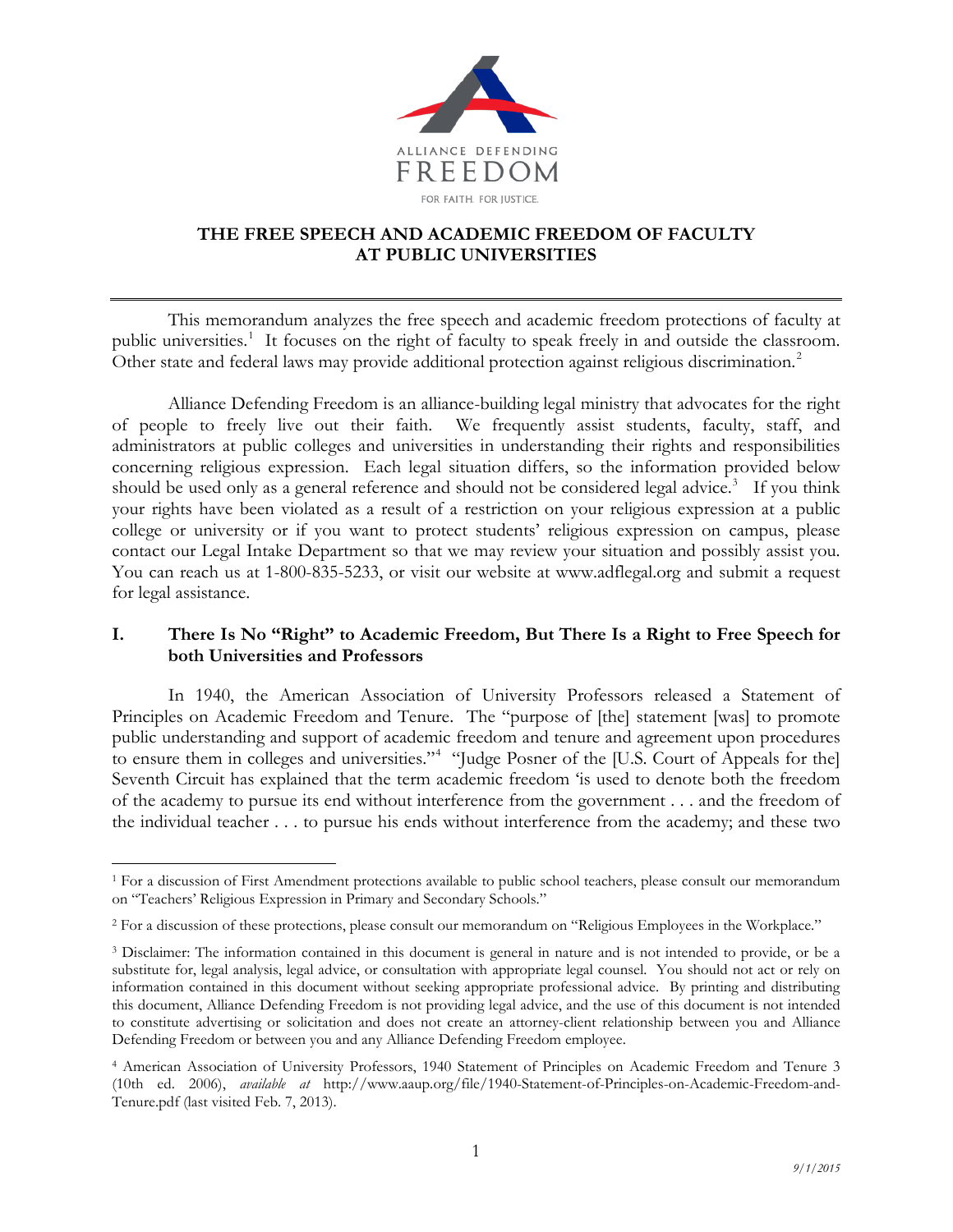

freedoms are in conflict.'" *Parate v. Isibor*, 868 F.2d 821, 826 (6th Cir. 1989) (quoting *Piarowski v. Ill. Cmty. Coll. Dist. 515*, 759 F.2d 625, 629 (7th Cir. 1985)). Today, most people understand academic freedom to mean a professor's right to teach, research, write, and discuss any topic of his choosing. Many people even believe it to be a "right" enshrined in the United States Constitution. But typically academic freedom is a promise provided by a university to its faculty through faculty contracts, collective bargaining agreements, or handbooks.

Faculty who work at public colleges and universities are employees of state government, and they do not forfeit their constitutional rights upon entering the public workplace. *Perry v. Sindermann*, 408 U.S. 593, 597 (1972). But no court has ever held academic freedom to be a constitutional right per se. [5](#page-1-0) Instead, academic freedom embodies the best of what the First Amendment seeks to protect in institutions of higher education.<sup>[6](#page-1-1)</sup>

Our Nation is deeply committed to safeguarding academic freedom, which is of transcendent value to all of us and not merely to the teachers concerned. That freedom is therefore a special concern of the First Amendment, which does not tolerate laws that cast a pall of orthodoxy over the classroom. "The vigilant protection of constitutional freedoms is nowhere more vital than in the community of American schools."

*Keyishian v. Bd. of Regents of Univ. of State of N.Y.*, 385 U.S. 589, 603 (1967) (quoting *Shelton v. Tucker*, 364 U.S. 479, 487 (1960)). "Because academic freedom rights must ultimately flow from the First Amendment, claims of their violation are subject to all the usual tests that apply to assertions of First Amendment rights." *Omosegbons*, 335 F.3d at 676-77.

At the same time, academic institutions retain a right to their own academic freedom; however, that right is limited to selecting curriculum, hiring professors and setting academic standards.<sup>[7](#page-1-2)</sup> There is a required balance between the institution's academic freedom and that of the professors it employs to teach.<sup>[8](#page-1-3)</sup> If employed to teach biology, for example, the professor must teach

<span id="page-1-0"></span> <sup>5</sup> *Urofsky v. Gilmore,* 216 F.3d 401, 412 (4th Cir. 2000); *see Bishop v. Aronov*, 926 F.2d 1066, 1075 (11th Cir. 1991) ("we do not find support to conclude that academic freedom is an independent First Amendment right."); *Parate*, 868 F.2d at 827 (discussing the *First Amendment* concept of academic freedom); *Stastny v. Bd. of Trs. of Cent. Wash. Univ*., 647 P.2d 496, 504 (Wash. Ct. App. 1982) ("Although academic freedom is not one of the enumerated rights of the First Amendment, the right to teach, inquire, evaluate and study is fundamental to a democratic society.").

<span id="page-1-1"></span><sup>6</sup> *See Omosegbon v. Wells*, 335 F.3d 668, 676 (7th Cir. 2003) ("Academic freedom rights are rooted in the First Amendment.").

<span id="page-1-2"></span><sup>7</sup> *Sweezy v. New Hampshire*, 354 U.S. 234, 263 (1957) (Frankfurter, J., concurring); *see also Bishop*, 926 F.2d at 1076 (finding a university may impose reasonable restrictions on in-class speech of professors).

<span id="page-1-3"></span><sup>8</sup> *Id*. at 250; *see Peacock v. Duval*, 694 F.2d 644, 647 (9th Cir. 1982) ("Although we recognize the necessity for the efficient functioning of a public university, such efficiency cannot be purchased at the expense of stifling free and unhindered debate on fundamental educational issues.") (citations omitted).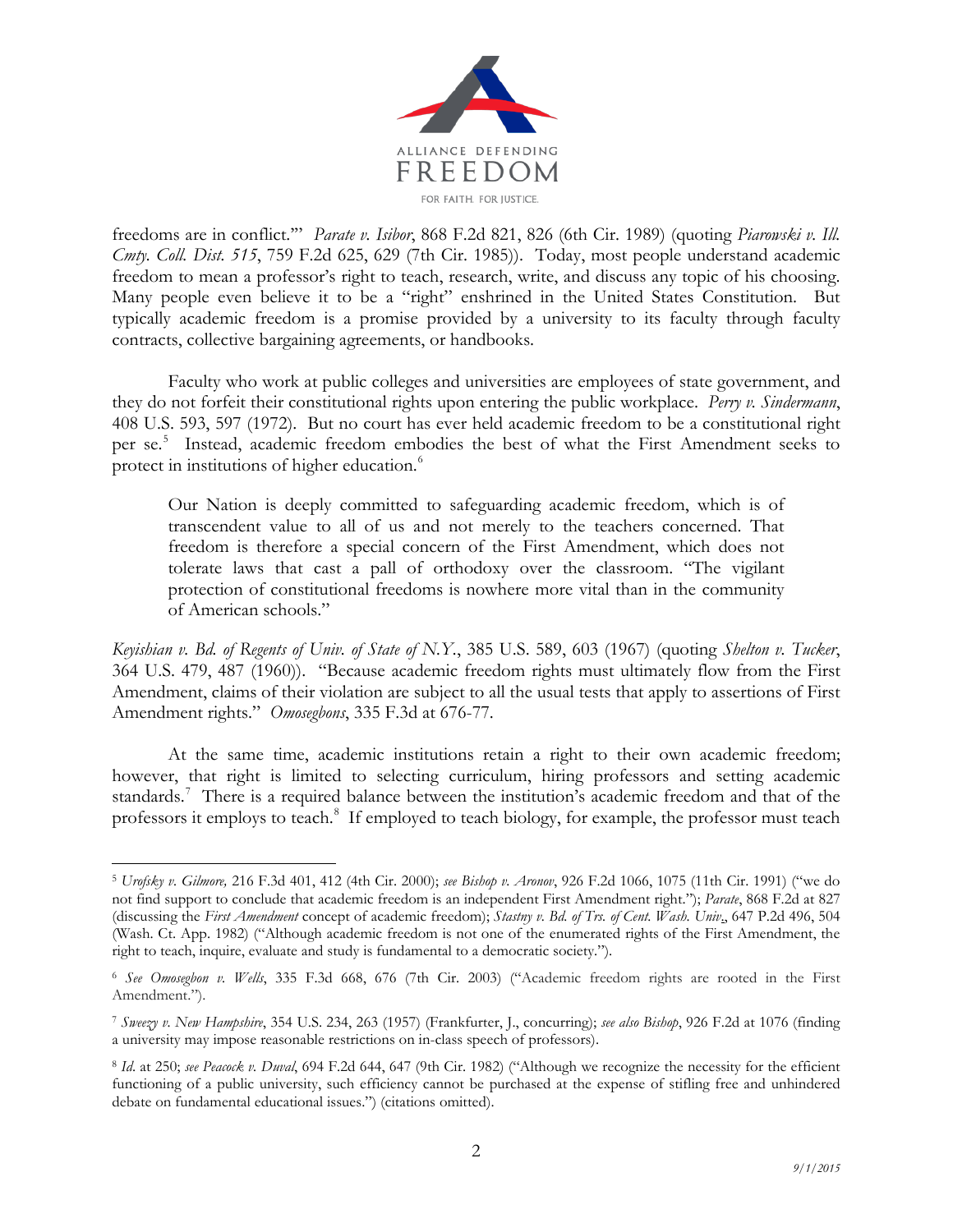

the prescribed material and not creationism.<sup>[9](#page-2-0)</sup> Likewise, if a professor is employed to teach exercise physiology, he may not interject his personal religious views on that topic unless a student asks him a question about those views.[10](#page-2-1) However, so long as the professor stays on topic, the First Amendment gives her the creative ability to communicate the curriculum to her students.<sup>11</sup> "A teacher's teaching is expression to which the First Amendment applies." *Wilson v. Chancellor*, 418 F. Supp. 1358, 1362 (D. Or. 1976).

The balancing of an institution's academic freedom with that of the professor naturally spans a spectrum.<sup>[12](#page-2-3)</sup> Typically, whenever the courts have examined the amount of protection a college professor should receive when discussing the curriculum with her class, the courts have supported the professor's free speech right.<sup>13</sup> For example, the Ninth Circuit held that a public college violated a professor's First Amendment rights when it punished him for using sexually explicit topics in an English class.<sup>14</sup> The Sixth Circuit held that a public college professor's use of racial and sexual slurs during a class on social deconstructivism and language was constitutionally protected speech.<sup>[15](#page-2-6)</sup> But when a professor veers outside the curriculum, his free speech erodes quickly.<sup>[16](#page-2-7)</sup>

### **II. The First Amendment Protects Professors' Speech**

Public college professors retain a right to free speech in their teaching, research, writing, and extracurricular activities. As the Supreme Court said so eloquently:

The essentiality of freedom in the community of American universities is almost selfevident. No one should underestimate the vital role in a democracy that is played by

<span id="page-2-4"></span><sup>13</sup> Some courts have not "determined what scope of First Amendment protection is to be given a public college professor's classroom speech," *Cohen v. San Bernardina Vall. Coll.*, 92 F.3d 968, 971 (9th Cir. 1996), but others have, *see, e.g., Cockrel*, 270 F.3d 1036; *Hardy v. Jefferson Cmty. Coll.*, 260 F.3d 671 (6th Cir. 2001); *Parate*, 868 F.2d 821.

<span id="page-2-5"></span><sup>14</sup> *Cohen*, 92 F.3d at 973.

<span id="page-2-0"></span> <sup>9</sup> *Peloza v. Capistrano Unified Sch. Dist*., 37 F.3d 517, 522 (9th Cir. 1994).

<span id="page-2-1"></span><sup>10</sup> *Bishop*, 926 F.2d at 1068 & 1076-77.

<span id="page-2-2"></span><sup>11</sup> *See Cockrel v. Shelby Cnty. Sch. Dist*., 270 F.3d 1036, 1055 (6th Cir. 2002) (holding elementary school teacher's instruction in uses of industrial hemp was protected by First Amendment even though the topic was not contained in the curriculum).

<span id="page-2-3"></span><sup>12</sup> *See Developments In The Law: Academic Freedom*, 81 HARV. L. REV. 1048, 1050 (1968) ("The principal reason for this is the vast difference between the functions performed by the school and by the university. The function of the school has traditionally been viewed as the transmission, rather than the discovery, of knowledge.").

<span id="page-2-6"></span><sup>15</sup> *Hardy*, 260 F.3d at 682; *see also Dube v. State Univ. of N.Y*., 900 F.2d 587, 598 (2d Cir. 1990) (finding college officials not entitled to qualified immunity because punishment of professor based on his classroom discourse would violate First Amendment).

<span id="page-2-7"></span><sup>16</sup> *See Piggee v. Sandburg Coll.*, 464 F.3d 667, 671-72 (7th Cir. 2006) (holding college had right to restrict free speech of cosmetology professor who shared religious beliefs with students); *Bishop*, 926 F.2d at 1076 (finding university could stop interjection of religion into physiology course).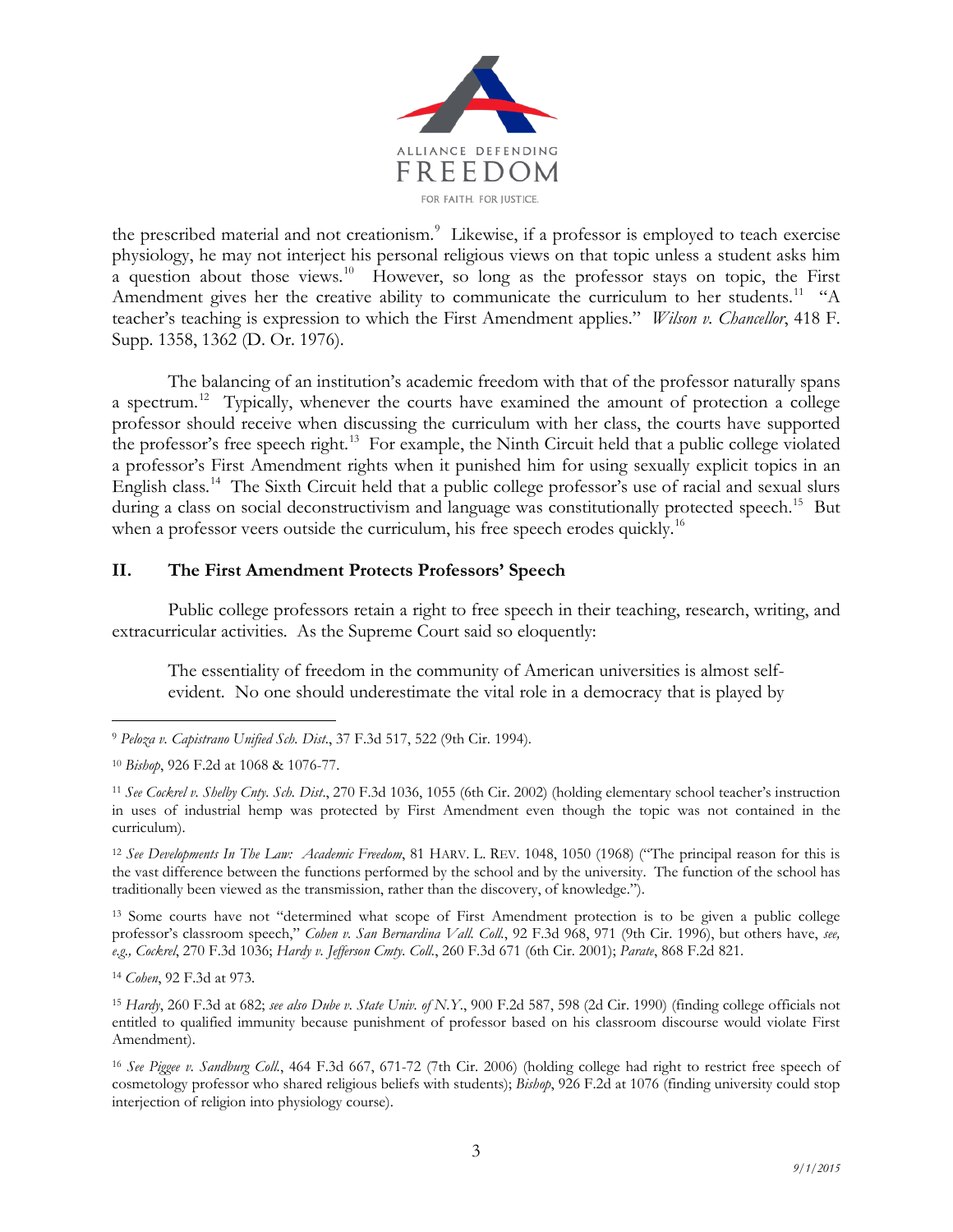

those who guide and train our youth. To impose any strait jacket upon the intellectual leaders in our colleges and universities would imperil the future of our Nation. No field of education is so thoroughly comprehended by man that new discoveries cannot yet be made. Particularly is that true in the social sciences, where few, if any, principles are accepted as absolutes. Scholarship cannot flourish in an atmosphere of suspicion and distrust. Teachers and students must always remain free to inquire, to study and to evaluate, to gain new maturity and understanding; otherwise our civilization will stagnate and die.

*Keyishian*, 385 U.S. at 603 (quoting *Sweezy*, 354 U.S. at 250) (internal quotation marks omitted). The Court has repeatedly recognized the special role public school teachers – especially professors – play in our democratic system and the necessity of keeping them free:

To regard teachers—in our entire educational system, from the primary grades to the university—as the priests of our democracy is therefore not to indulge in hyperbole. It is the special task of teachers to foster those habits of open-mindedness and critical inquiry which alone make for responsible citizens, who, in turn, make possible an enlightened and effective public opinion . . . . They must have the freedom of responsible inquiry, by thought and action, into the meaning of social and economic ideas, into the checkered history of social and economic dogma. They must be free to sift evanescent doctrine, qualified by time and circumstance, from that restless, enduring process of extending the bounds of understanding and wisdom, to assure which the freedoms of thought, of speech, of inquiry, of worship are guaranteed by the Constitution of the United States against infraction by national or State government.

*Wieman v. Updegraff*, 344 U.S. 183, 196-97 (1952) (Frankfurter, J. concurring). Thus, Supreme Court precedents "leave no room for the view that, because of the acknowledged need for order, First Amendment protections should apply with less force on college campuses than in the community at large." *Healy v. James*, 408 U.S. 169, 180 (1972).

These principles are not mere platitudes but reflect an understanding that the inherent job duties of college professors require protection by the First Amendment. Colleges assign professors to the classes they will teach and set the curriculum for those classes, but ultimately, the professors assign reading, write and grade exams, lead daily classroom discussions, and answer students' questions.<sup>17</sup>

<span id="page-3-0"></span> <sup>17</sup> *Keyishian*, 385 U.S. at 603; *Sweezy*, 354 U.S. at 250; *see also Parate*, 868 F.2d at 828-30 (holding professor has First Amendment right to assign grades and evaluate students based on his independent professional judgment); *accord Brown v. Li*, 308 F.3d 939, 952 (9th Cir. 2002) (holding faculty had First Amendment right to not approve student's thesis).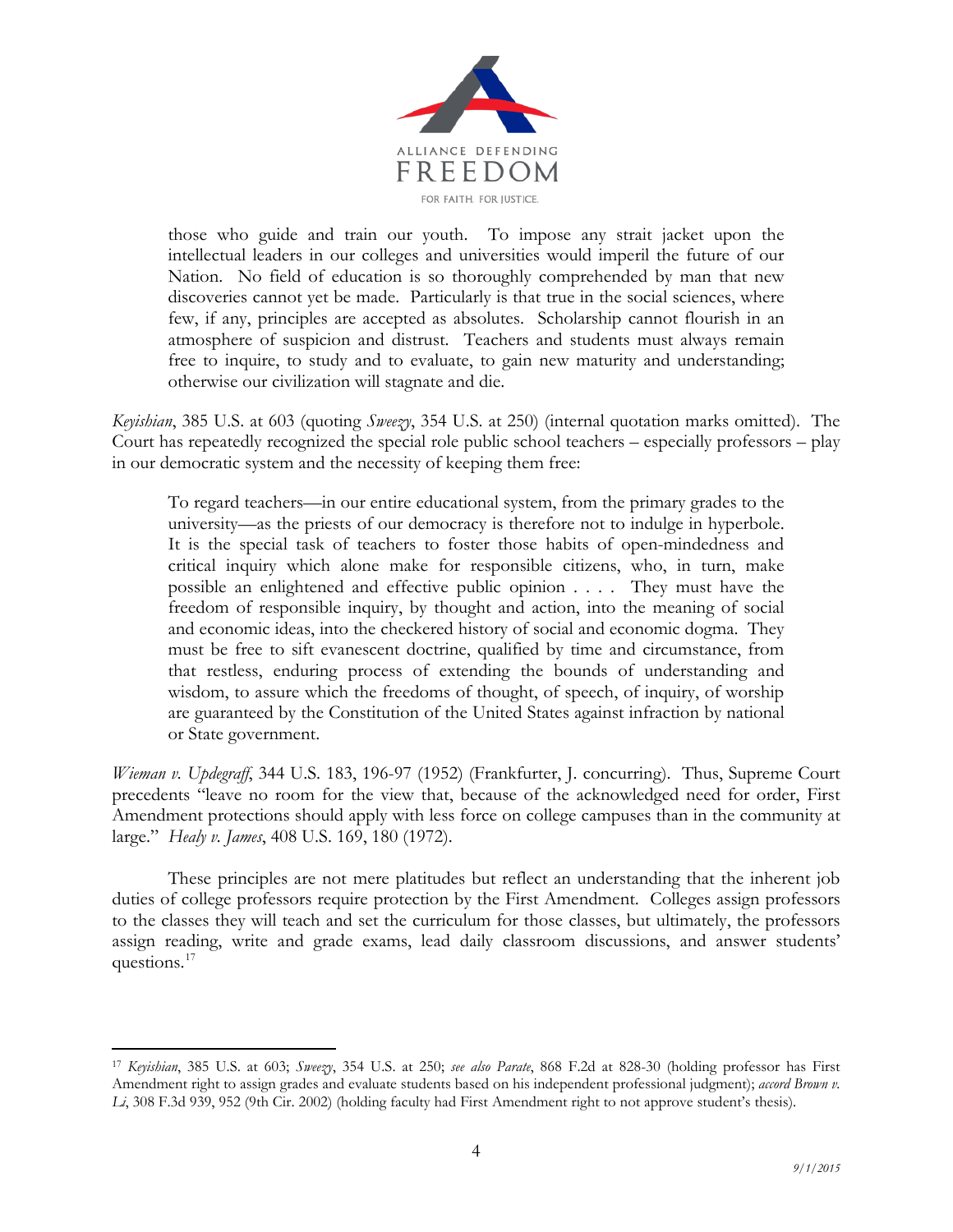

### **III. Professorial Speech Protected by the First Amendment**

Generally, the First Amendment protects a public employee's right, in certain circumstances, to speak as a citizen addressing matters of public concern. *Pickering v. Bd. of Educ.*, 391 U.S. 563, 568 (1968). But the government may to some extent regulate the speech of its employees because of its interest in performing its functions efficiently and effectively. *Garcetti v. Ceballos*, 547 U.S. 410, 420 (2006); *Connick v. Myers*, 461 U.S. 138, 147 (1983). To receive First Amendment protection a public university professor must show (1) she was speaking as a citizen; (2) "on a matter of public concern;" and (3) when balancing the university's interest in efficiency and effectiveness against her speech, her right to speak wins out.<sup>[18](#page-4-0)</sup>

# **A. Speaking as a Citizen: Professors Are Not Your Typical Public Employee**

At the outset, one must ask how a professor can speak as a "citizen" when he is teaching, researching, or writing as a faculty member. These are, after all, his job duties. In almost every instance, when a public employee speaks pursuant to his job duties, he does not receive First Amendment protection. This rule comes from the Supreme Court's 2006 case, *Garcetti v. Ceballos*, in which the Court held "that when public employees make statements pursuant to their official duties, the employees are not speaking as citizens for First Amendment purposes, and the Constitution does not insulate their communications from employer discipline." 547 U.S. at 421.

Public university professors, however, are not governed by this general rule, because in *Garcetti*, the Court said its ruling does not apply to public college and university professors so long as they are engaged in teaching or scholarship. *See id*. at 425 ("We need not, and for that reason do not, decide whether the analysis we conduct today would apply in the same manner to a case involving speech related to scholarship or teaching."). The lower federal courts have come to varying conclusions on what constitutes "scholarship or teaching."<sup>[19](#page-4-1)</sup> And just because the Supreme Court

<span id="page-4-0"></span><sup>&</sup>lt;sup>18</sup> Typically, public employees punished for their speech make free speech retaliation claims against their employers. In these cases, the courts ask (1) was the professor engaged in constitutionally protected activity; (2) would the employer's conduct discourage employees of ordinary firmness from continuing to do what they were doing; and (3) was the professor's exercise of constitutionally protected rights a motivating factor behind the employer's conduct? *See*, *e.g.*, *Evans-Marshall v. Bd. of Educ. of Tipp City Exempted Vill. Sch. Dist.*, 624 F.3d 332, 337 (6th Cir. 2010). Some courts add a fourth step that considers whether the employer would have made the same employment decision in the absence of the protected activity. *Powell v. Gallentine*, 992 F.2d 1088, 1090 (10th Cir. 1993).

<span id="page-4-1"></span><sup>19</sup> *Compare Adams v. Trs. of the Univ. of N.C.-Wilmington*, 640 F.3d 550, 564 (4th Cir. 2011) (holding *Garcetti* does not govern professor's academic work); *and Lee v. York Cnty. Sch. Div*., 484 F.3d 687, 694 n.11 (4th Cir. 2007) (holding *Garcetti* does not apply to public school teachers); *and Caruso v. Massapequa Union Free Sch. Dist*., 478 F. Supp. 2d 377, 383 (E.D.N.Y. 2007) (suggesting *Garcetti* does not apply to teachers); *and Sheldon v. Dhillon*, 2009 WL 4282086, \*3 (N.D. Cal. Nov. 25, 2009) (holding in-class speech of professor fell within *Garcetti*'s exception); *with Savage v. Gee*, 665 F.3d 732, 739 (6th Cir. 2012) (holding state university librarian's book recommendation was not protected speech); *and Evans-Marshall*, 624 F.3d at 343-44 (holding high school teacher's speech is not protected); *and Johnson v. Poway Unified Sch. Dist*., 658 F.3d 954, 967-68 (9th Cir. 2011) (finding in-class speech of teacher does not fall within *Garcetti*'s exception); *and Renken v. Gregory*, 541 F.3d 769, 773-75 (7th Cir. 2008) (finding professor's complaints about administration of college were not protected speech).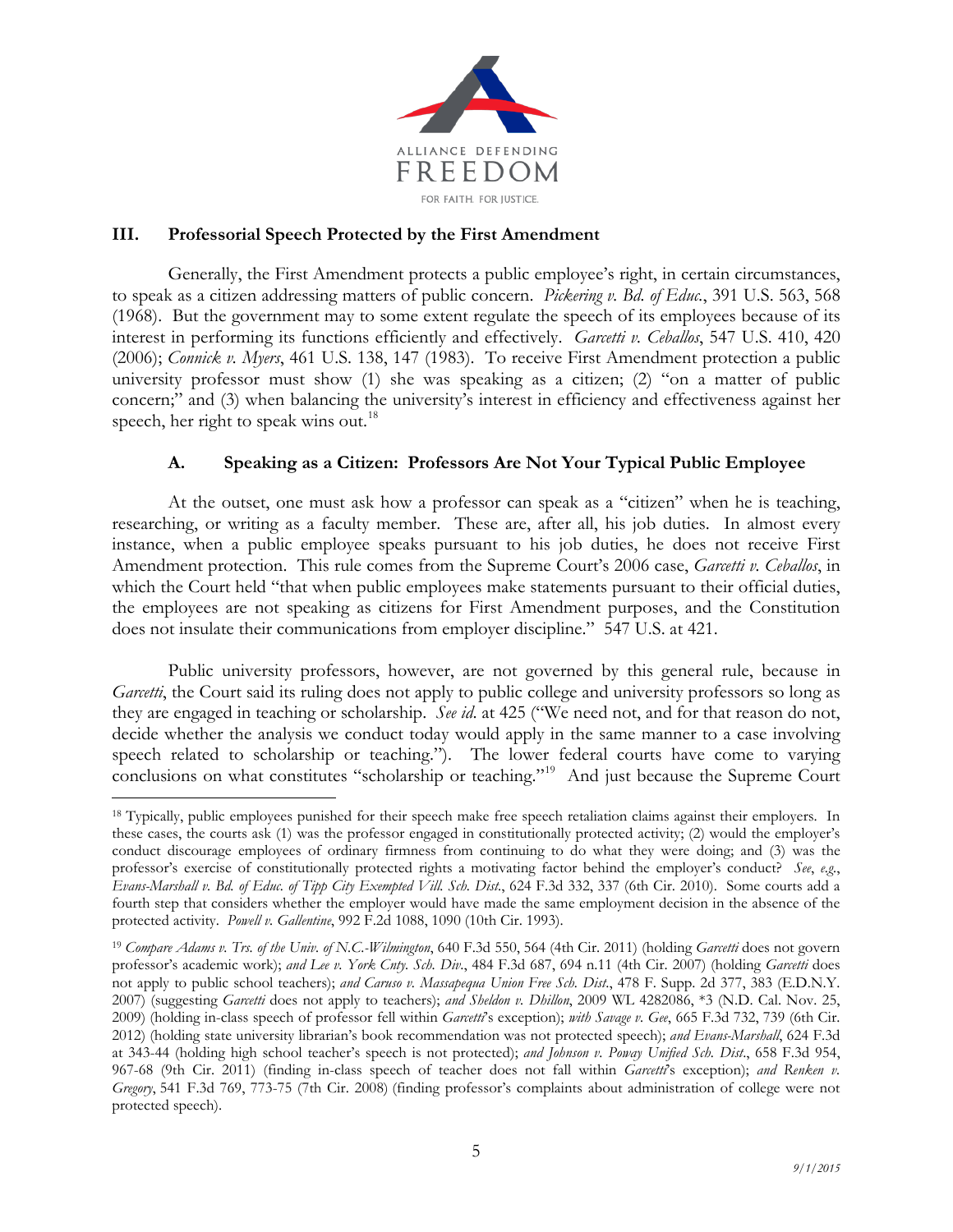

said that professors have a right to free speech in their scholarship and teaching, that does not mean the right is unlimited. $20$ 

Doctrinally, the protection of faculty scholarship and teaching supports the courts' general view of higher education. While the Supreme Court has not "determined what scope of First Amendment protection is to be given a public college professor's classroom speech," *Cohen*, 92 F.3d at 971, "[i]t has long been recognized that the purpose of academic freedom is to preserve the 'free marketplace of ideas' and protect the individual professor's classroom method from the arbitrary interference of university officials," *Parate*, 868 F.2d at 830 (citing *Keyishian*, 385 U.S. at 603). A college may not straightjacket professors and eliminate their ability to teach in the classroom, because "[t]he First Amendment guarantees wide freedom in matters of adult public discourse,"" *Bethel Sch. Dist. No. 403 v. Fraser*, 478 U.S. 675, 682 (1986), and "discussion by adult students [and their professor] in a college classroom should not be restricted," *DeJohn v. Temple Univ.*, 537 F.3d 301, 315 (3d Cir. 2008). In light of this, "the argument that teachers have no First Amendment rights when teaching, or that the government can censor teacher speech without restriction, is *totally unpersuasive*." *Hardy*, 260 F.3d at 680 (emphasis added).

Public college and university professors engage in speech that differs remarkably from the typical government employee. For example, one does not stand in line at the Department of Motor Vehicles to receive science lectures from desk clerks. Professors, however, are hired precisely to teach a subject and answer students' questions—and in many cases effective teaching requires that student views (including world views) be challenged. If *Garcetti*'s general rule that public employees have no First Amendment rights when acting pursuant to their job duties applied to the academy, professors who have been trained as experts in particular subject areas would have essentially no freedom to use their expertise to add to public knowledge in those subjects. Their speech warrants a special degree of protection to ensure the pursuit of truth and advancement of knowledge in the "marketplace of ideas." "[A] teacher's in-class speech deserves constitutional protection." *Hardy*, 260 F.3d at 680. So long as professors stay within the subject required by the curriculum, they are entitled to free speech.

### **B. Matters of Public Concern**

Assuming that a professor's speech is scholarship, teaching, falls outside his job duties, or is speaking as a citizen, the next inquiry is whether the professor is speaking on a matter of public concern. A public employee receives greater speech protection when speaking "as a citizen upon matters of public concern" than he does when commenting on employment matters of personal or internal interest. *Connick*, 461 U.S. at 147. Courts must look to the "content, form, and context of a given statement" to determine whether a public employee has spoken as a citizen on a matter of public concern. *Id*. at 147-48.

<span id="page-5-0"></span> <sup>20</sup> *See Bishop*, 926 F.2d at 1076 (public university may restrict professor's teaching if it veers outside the curriculum).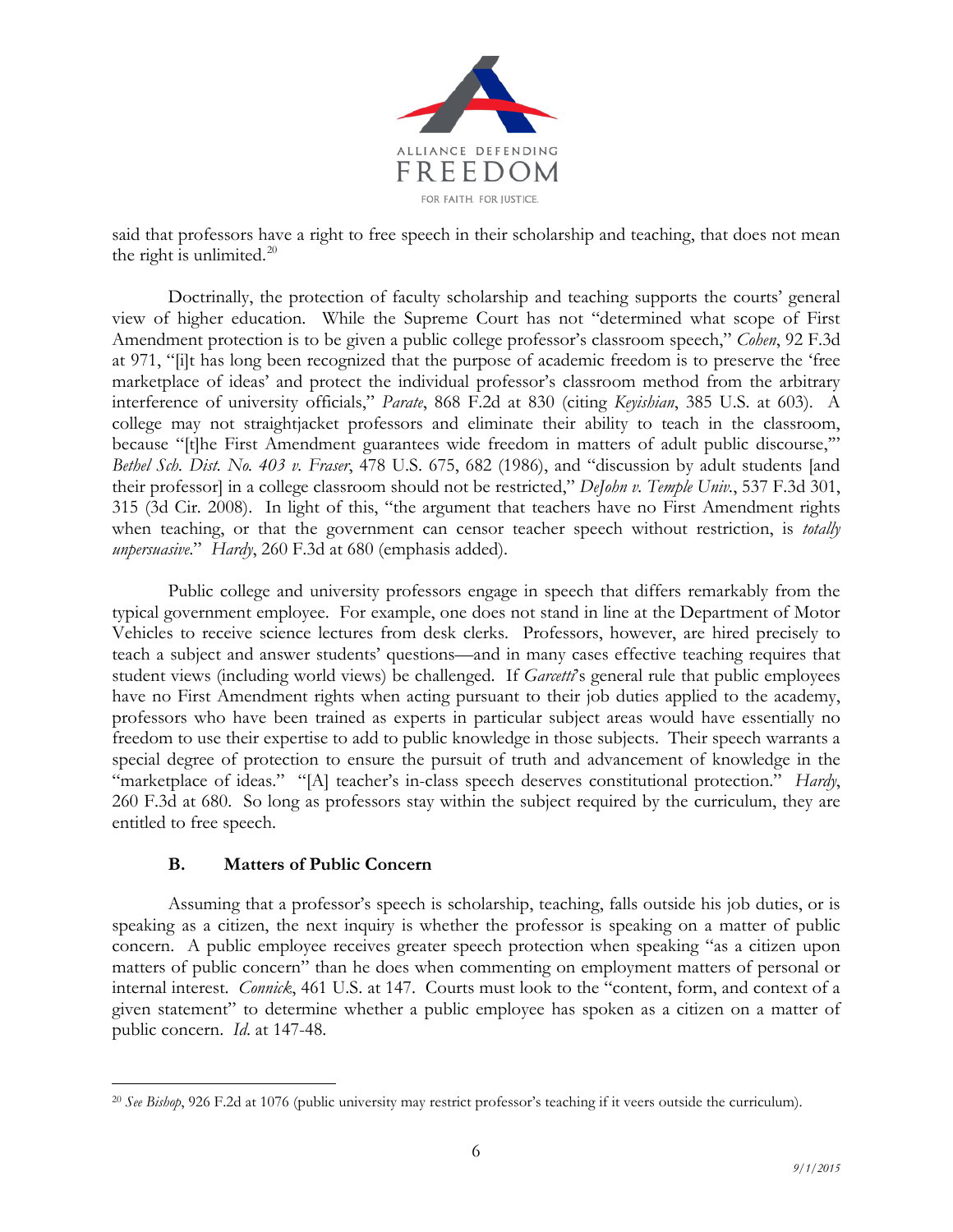

A matter of public concern is one that touches upon "an issue of social, political, or other interest to a community." *Ridpath v. Bd. of Governors Marshall Univ.*, 447 F.3d 292, 316 (4th Cir. 2006) (citations omitted). Speech will generally be considered a matter of public concern unless it falls within that "narrow spectrum" of speech that is purely of "personal concern," such as a "private personnel grievance." *Piver v. Pender Cnty. Bd. of Educ.*, 835 F.2d 1076, 1079 (4th Cir. 1987). The quintessential example of protected speech is the teacher who criticizes her public school's policies and reveals official misconduct, like criticizing the school's misinformation about and mismanagement of public funds.<sup>[21](#page-6-0)</sup> But the federal courts have found that such matters also include topics ranging from academic freedom,<sup>[22](#page-6-1)</sup> race discrimination,<sup>[23](#page-6-2)</sup> and violations of civil rights,<sup>[24](#page-6-3)</sup> to sex and gender,<sup>[25](#page-6-4)</sup> hemp,<sup>[26](#page-6-5)</sup> abortion,<sup>[27](#page-6-6)</sup> homosexuality, and religion.<sup>[28](#page-6-7)</sup>

# **C. Balancing a Professor's Right to Speak Against the University's Efficiency and Effectiveness**

Once a professor shows that her statements touch on a matter of public concern, "the burden shifts to the defendant to show that its legitimate administrative interests outweigh the plaintiff's First Amendment rights." *Bauer v. Sampson*, 261 F.3d 775, 784 (9th Cir. 2001). One of these interests is the university's interest in "efficient provision of public services." *Ridpath*, 447 F.3d at 317. "The government employer must make a stronger showing of the potential for inefficiency or disruption when the employee's speech involves a 'more substantial[]' matter of public concern." *Love-Lane*, 355 F.3d at 778. And this is even more difficult for universities as "the University community as a whole, is less likely to suffer a disruption in its provision of services as a result of a public conflict" than other public agencies. *Mills v. Steger*, 64 Fed. App'x 864, 872 (4th Cir. 2003).

<span id="page-6-0"></span> <sup>21</sup> *Pickering*, 391 U.S. at 569-70; *see Givhan v. W. Line Consol. Sch. Dist.*, 439 U.S. 410, 412-13 (1979) (racial discrimination); *Perry*, 408 U.S. at 594-95, 598 (college administration and policies); *Daulton v. Affeldt*, 678 F.2d 487, 491 (4th Cir. 1982) (same); *Ridpath*, 447 F.3d at 317 (NCAA violations at state university).

<span id="page-6-1"></span><sup>22</sup> *See Keyishian,* 385 U.S. at 603 ("[A]cademic freedom . . . is of transcendent value to all of us and not merely to the teachers concerned.").

<span id="page-6-2"></span><sup>23</sup> *See Love-Lane v. Martin*, 355 F.3d 766, 782 (4th Cir. 2004) ("[P]rotesting race discrimination in a public school, [is] speaking out on a matter of public concern.").

<span id="page-6-3"></span><sup>24</sup> *See Campbell v. Galloway*, 483 F.3d 258, 270 (4th Cir. 2007) (holding First Amendment protections not limited to conduct that violates Title VII).

<span id="page-6-4"></span><sup>25</sup> *See Roth v. United States,* 354 U.S. 476, 487 (1957) (stating that "sex . . . is one of the vital problems of . . . public concern."); *see Hardy*, 260 F.3d at 679 (gender is public concern).

<span id="page-6-5"></span><sup>26</sup> *See Cockrel*, 270 F.3d at 1049 (guest speaker on hemp is teacher's protected speech).

<span id="page-6-6"></span><sup>27</sup> *See Hennessy v. City of Melrose*, 194 F.3d 237, 246 (1st Cir. 1999) (holding that the appellants' anti-abortion sentiments "clearly related to a subject of . . . public concern.").

<span id="page-6-7"></span><sup>28</sup> *See Scarbrough v. Morgan Cnty. Bd. of Educ*., 470 F.3d 250, 257 (6th Cir. 2006) (ruling plaintiffs "speech on his religious views and on homosexuality are matters of public concern . . . .").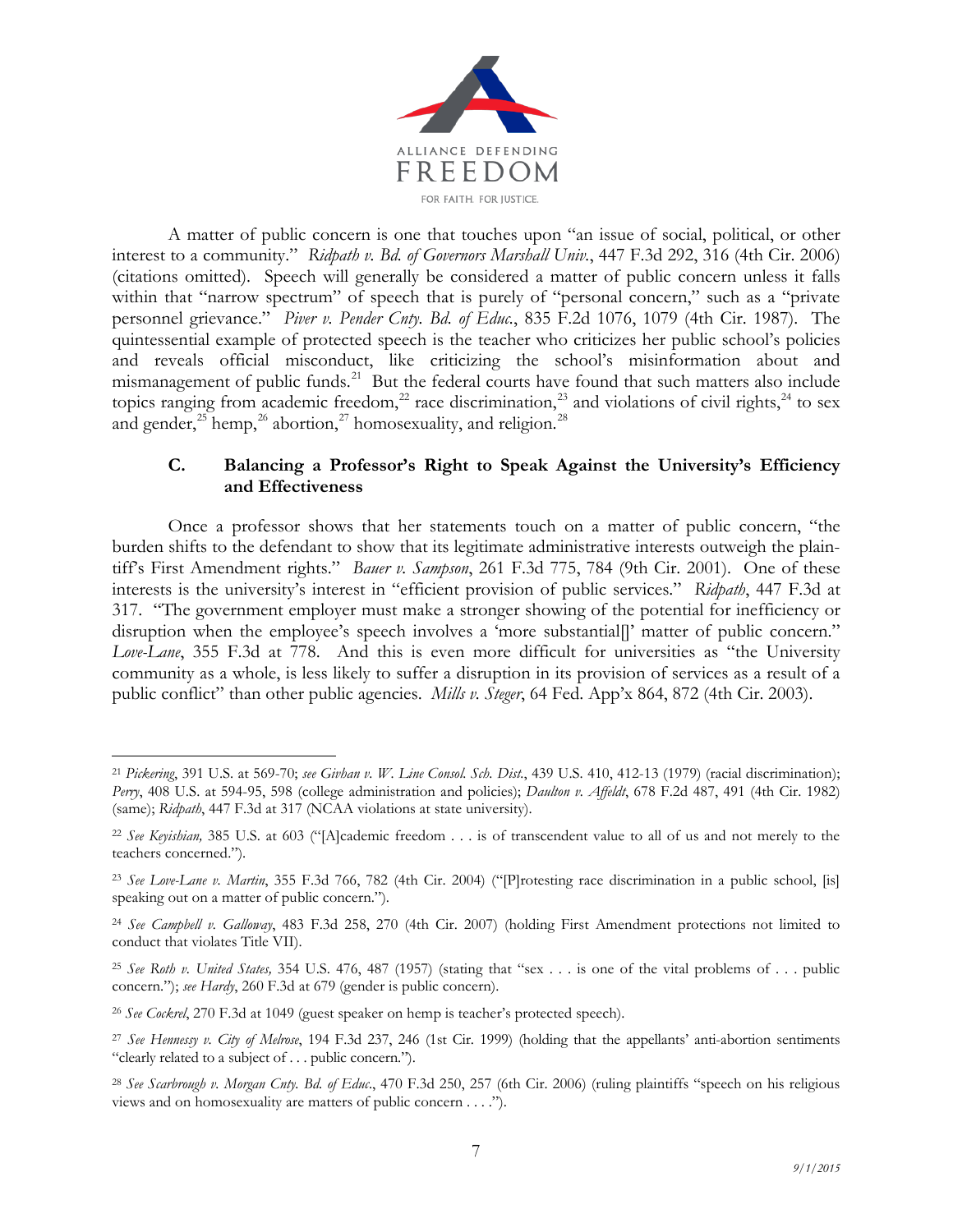

Balancing the professor's and university's interest is called *Pickering* balancing, which derives from the seminal case on public employee free speech. The Ninth Circuit applies *Pickering* balancing by analyzing five factors:

(1) whether the employee's speech disrupted harmony among co-workers; (2) whether the relationship between the employee and the employer was a close working relationship with frequent contact which required trust and respect in order to be successful; (3) whether the employee's speech interfered with performance of his duties; (4) whether the employee's speech was directed to the public or the media or to a governmental colleague; and (5) whether the employee's statements were ultimately determined to be false.

*Bauer*, 261 F.3d at 785; *accord Hardy*, 260 F.3d at 680–81. The Eighth Circuit balances the *Pickering* factors in a slightly different fashion:

(1) the need for harmony in the office; (2) whether the government's responsibilities require a close working relationship; (3) the time, manner, and place of the speech; (4) the context in which the dispute arose; (5) the degree of public interest in the speech; and (6) whether the speech impeded the employee's ability to perform his or her duties.

*Hall v. Mo. Highway & Transp. Comm'n*, 235 F.3d 1065, 1068 (8th Cir. 2000).

Three cases are illustrative of how *Pickering* balancing works for professors. In *Bauer*, a professor at Irvine Valley College (IVC) was reprimanded for voicing his disapproval in a campus newspaper of IVC's handling of administrative affairs. 261 F.3d at 780. Bauer's articles contained profanity, threats, and other material which IVC believed represented generally "insulting", "dehumanizing," and "violent" behavior. *Id*. at 783. The Ninth Circuit found that Bauer's articles disparaging the college's administration undoubtedly touched on matters of public concern. *Id*. In applying the five *Pickering* balancing factors, the court found that IVC's "interests as an employer [did] not outweigh Bauer's First Amendment rights." *Id.* at 785. First, while "Bauer's expression no doubt created some disharmony among his colleagues," it did not create disharmony "on IVC's campus." *Id*. Second, the court said:

[G]iven the nature of academic life, especially at the college level, it was not necessary that Bauer and the administration enjoy a close working relationship requiring trust and respect—indeed anyone who has spent time on college campuses knows that the vigorous exchange of ideas and resulting tension between an administration and its faculty is as much a part of college life as homecoming and final exams.

*Id.* Third, the District's interests did not outweigh Bauer's interests in this particular speech because there was no evidence that "Bauer's speech had any negative impact on Bauer's teaching or other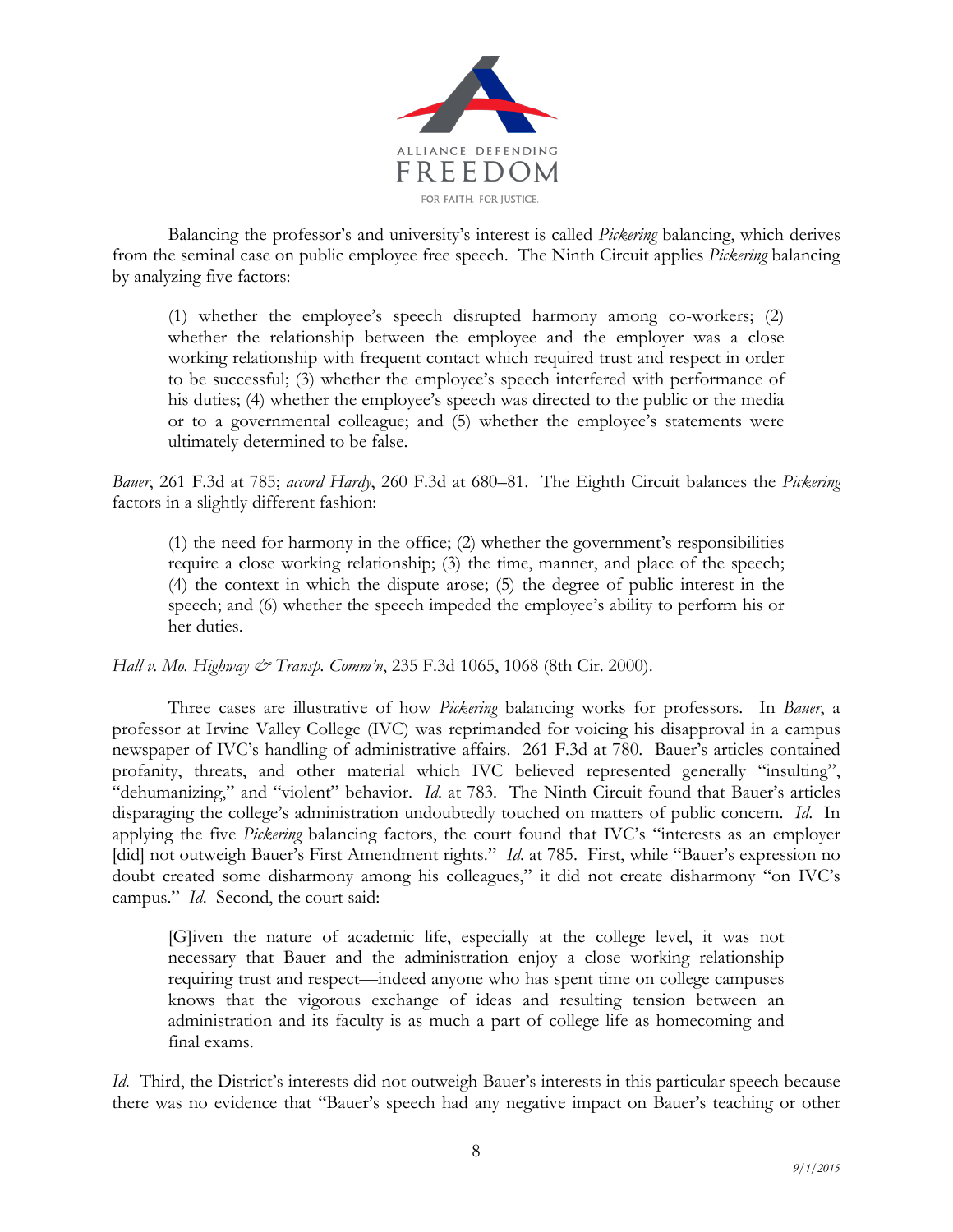

professional responsibilities." *Id*. Fourth, Bauer's articles were distributed only to the IVC community. Last, the court found that Bauer's articles conveyed opinion, "not factual assertions that could be proven false." *Id*. As a result, "Bauer's First Amendment rights clearly outweigh[ed] the District's interests as an employer in silencing his expression." *Id*.

In *Hardy*, an adjunct professor taught a summer course on interpersonal communication. 260 F.3d at 674. During one class, he presented a lecture on language and social constructivism, wherein students examined how language is used to marginalize minorities. The professor solicited examples of words used to marginalize, and the students offered, *inter alia*, "nigger" and "bitch." *Id*. at 675. An African-American student objected to this and complained to the college, which then fired the professor. The Sixth Circuit found that the professor had spoken on a matter of public concern because the discussion involved race, gender, and power conflicts in society. *Id*. at 679. The court also found that the professor's interest in speaking outweighed the college's interests in restricting his in-class discussions. *Id.* at 680–82.<sup>[29](#page-8-0)</sup> Public universities must respect the First Amendment rights of faculty to speak on matters of public concern in teaching, scholarship, and outside of their job duties.

Finally, in *Bishop*, an assistant professor of exercise physiology at the University of Alabama occasionally referred to his religious beliefs during instructional time and arranged an after-class voluntary meeting where he lectured on the evidence of God in human physiology. 926 F.2d at 1068-69. The university instructed him to stop interjecting religion into the course and the optional classes. The Eleventh Circuit held that the university did not violate his right to freedom of speech because while he might have had an interest in speaking on such matters outside the classroom, inside the classroom the university could "scrutiniz[e] expressions that the public might reasonably perceive to bear [its] imprimatur." *Id*. at 1073. The court found that a university may "reasonably control the content of its curriculum, particularly that content imparted during class time." *Id*. at 1074. "Of course, if a student asks about [a professor's] religious views, he may fairly answer the question," just as he may "write and publish" about them. *Id*. at 1076.

### **IV. Professors Enjoy Protection from Viewpoint Discrimination**

A professor who experiences censorship may also have a claim for viewpoint discrimination. The government may never discriminate against someone based on the viewpoint of his speech. *Rosenberger v. Rector*  $\mathcal O$  *Visitors of the Univ. of Va.*, 515 U.S. 819, 829 (1995). The history of the public university itself shows that it is intended to be the "marketplace of ideas" where free thought and debate flourish. *Keyishian*, 385 U.S. at 603. If a public university punishes a professor for the views he expresses in an article or in the classroom, then he may have a claim for viewpoint discrimination. A good rule of thumb is that a professor may speak freely on matters that are germane to the

<span id="page-8-0"></span> <sup>29</sup> *Compare Cockrel*, 270 F.3d 1036 (finding an elementary school violated a teacher's First Amendment rights when it fired her for teaching her students about industrial uses of hemp); *with Urofsky*, 216 F.3d at 409-10 (finding professors do not have "academic freedom" to determine classroom curriculum without any input from university).